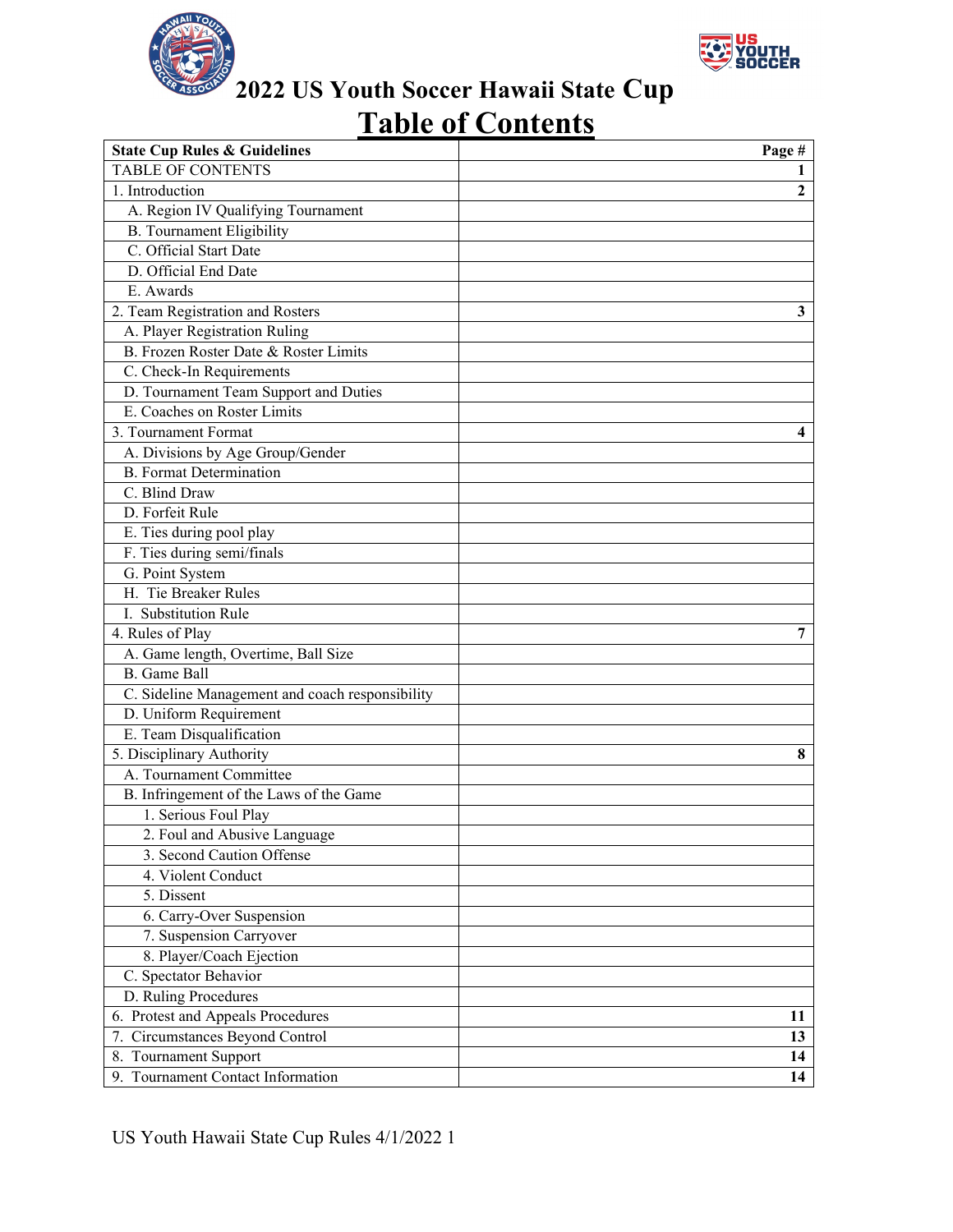



# **2022 US Youth Soccer Hawaii State Cup 12U thru 19U**

### **1. INTRODUCTION & TOURNAMENT GUIDELINES:**

#### A. **West Region Qualifying Tournament.**

"US Youth Soccer Hawaii State Cup" is a tournament for teams that want to represent Hawaii in the "US Youth Soccer National Championships" tournament series. Hawaii teams winning their respective division *must* participate in the West Region Tournament, and if they win the West Region Tournament they must participate in the "US Youth Soccer National Championship." This includes wild card slots at the time of the State Cup Tournament.

*Note: Qualifying teams that do not participate in Regionals must pay a \$3,500 fine, will be stripped of their title and may be placed in bad standing; FWR will be held in Boise, Idaho & Nationals will be in Florida this year.*

#### B. **Tournament Eligibility.**

The tournament is open to teams that participate in HYSA leagues. Teams entering the tournament must enter in the age bracket corresponding to their league age designation. The age groups for State Cup tournament are 12U to 19U*.* 

#### C. **Tournament Dates & Refund Policy**

The official start and end date will be established by the tournament committee and posted/published for the membership. Should there be any teams that withdraw prior to the official start date; the tournament committee has the authority to make needed agegroup division changes to maintain the integrity of the tournament and notify respective teams. *Tournament Entry fees are non-refundable*.

#### D. **Awards**.

A trophy will be awarded to the team winning their division. Additional awards may be made at the discretion of the Tournament Committee.

### **2. TEAM REGISTRATION AND PLAYER ROSTERS**

#### **A. Player Registration Ruling.**

- No guest players are allowed**.** If a player is multi-rostered, and both teams are entered in the State Cup, then the player must play with one team only. A player may only play in one State Cup per year regardless of the dates of competition.
- No players may be added to the roster after the frozen roster date. Consider each island as a separate district for 12U thru 18U. Each team is allowed to have a maximum of 6 out of district players (Hawaii districts or mainland).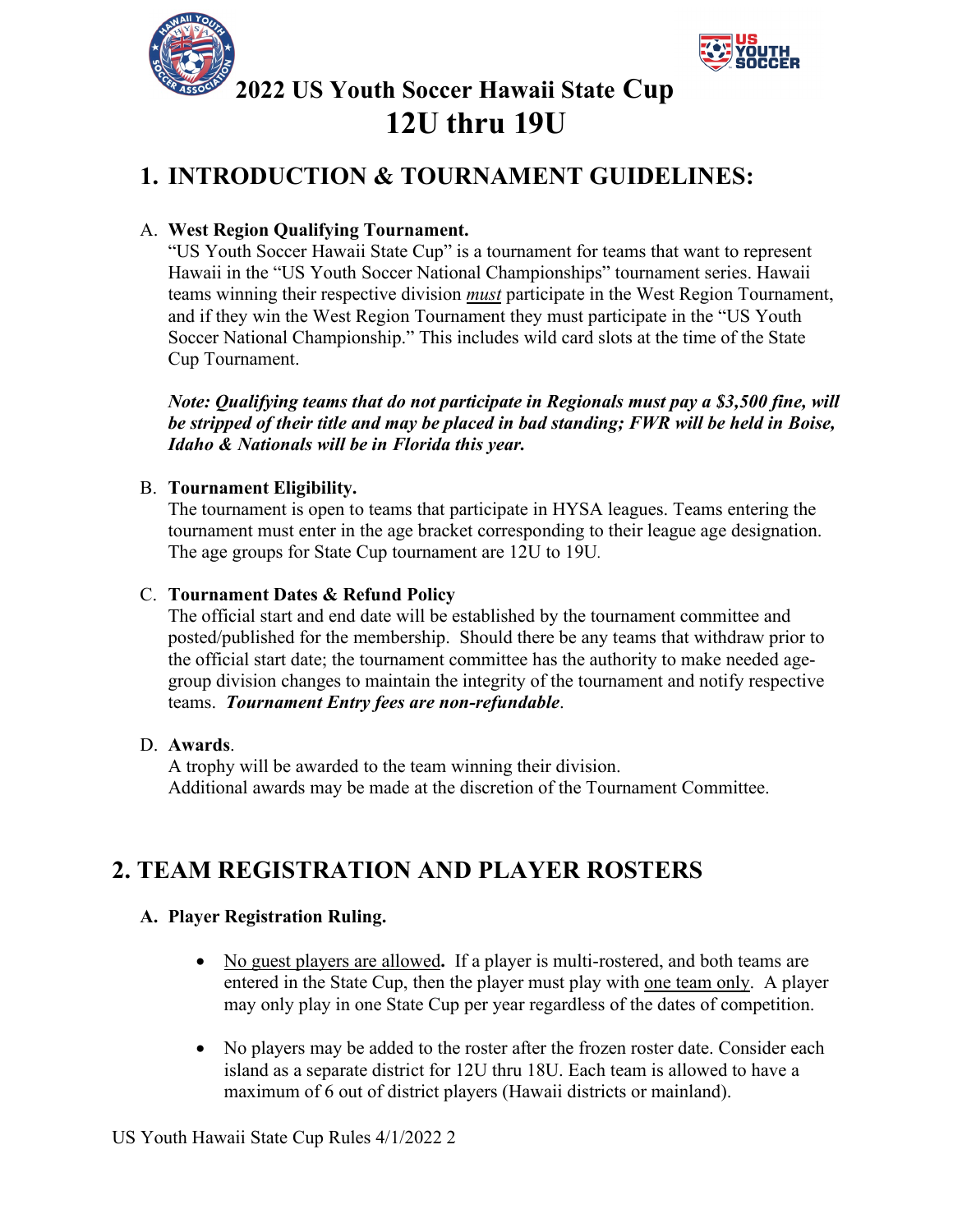



- A team must demonstrate continuity of rosters between the league and every level of the National Championships competitions by maintaining a minimum of 11 players common to the roster of the team at every level of the competition.
- For 19U's all islands are considered the same district. Maximum number of out of district players for 19U's is 6.
- If you are unsure about roster procedures, Club Pass System, transfers, or out of district players contact the State Registrar. (hysareg@gmail.com)

#### **B. Frozen roster date and roster limits.**

Team rosters will be frozen with their respective league registrar on the date posted on the HYSA website or announced by the State Registrar. The maximum roster limit for 12U is 16 players. For 13U-19U, the maximum number of players is 22 players, however, only 18 players will be allowed to play at each tournament match. No players will be allowed to play unless their player passes are current and they are listed on the Official Tournament Roster.

- *TEAM/CLUB OFFICIALS MUST VERIFY TOURNAMENT ROSTERS ARE CURRENT PRIOR TO THE ROSTER FREEZE. NO PLAYER WILL BE ALLOWED TO PLAY UNLESS THEY ARE SHOWN ON THE TOURNAMENT ROSTER OBTAINED FROM THE HYSA ON-LINE REGISTRATION SYSTEM. A COPY OF A TEAM ROSTER WILL NOT BE ACCEPTED. NO EXCEPTIONS TO THIS RULE.*
- The official roster will be obtained by the HYSA Tournament Officials from the League Registrars. If a team uses a player deemed to be ineligible, that team shall forfeit all games in the tournament.

#### **C. Tournament Team Check-In.**

A team representative, with all player  $\&$  coach passes must check in during the Tournament Check-in at a date and time to be established by the Tournament Committee. **Please check the HYSA website or the State Registrar for the appropriate time and place to check in your team.** Neighbor Island teams must check-in their team at the HYSA main tent at least 1 hour prior to their team's first game *(they are not expected to attend the check-in 1 week prior to the tournament).* Any team that does not satisfy all Check-in Requirements will have all of its games automatically disqualified, and a forfeiture fine may be imposed. Game cards will be prepared based upon only those players eligible to participate in the competition. All players & coaches must have a "hard" pass. Digital cards are not accepted for tournament play.

#### D. **Tournament Team Support and Duties**.

Teams may be selected to provide tournament support such as Field Marshal duties and support staff assistance during the tournament. This volunteer support allows the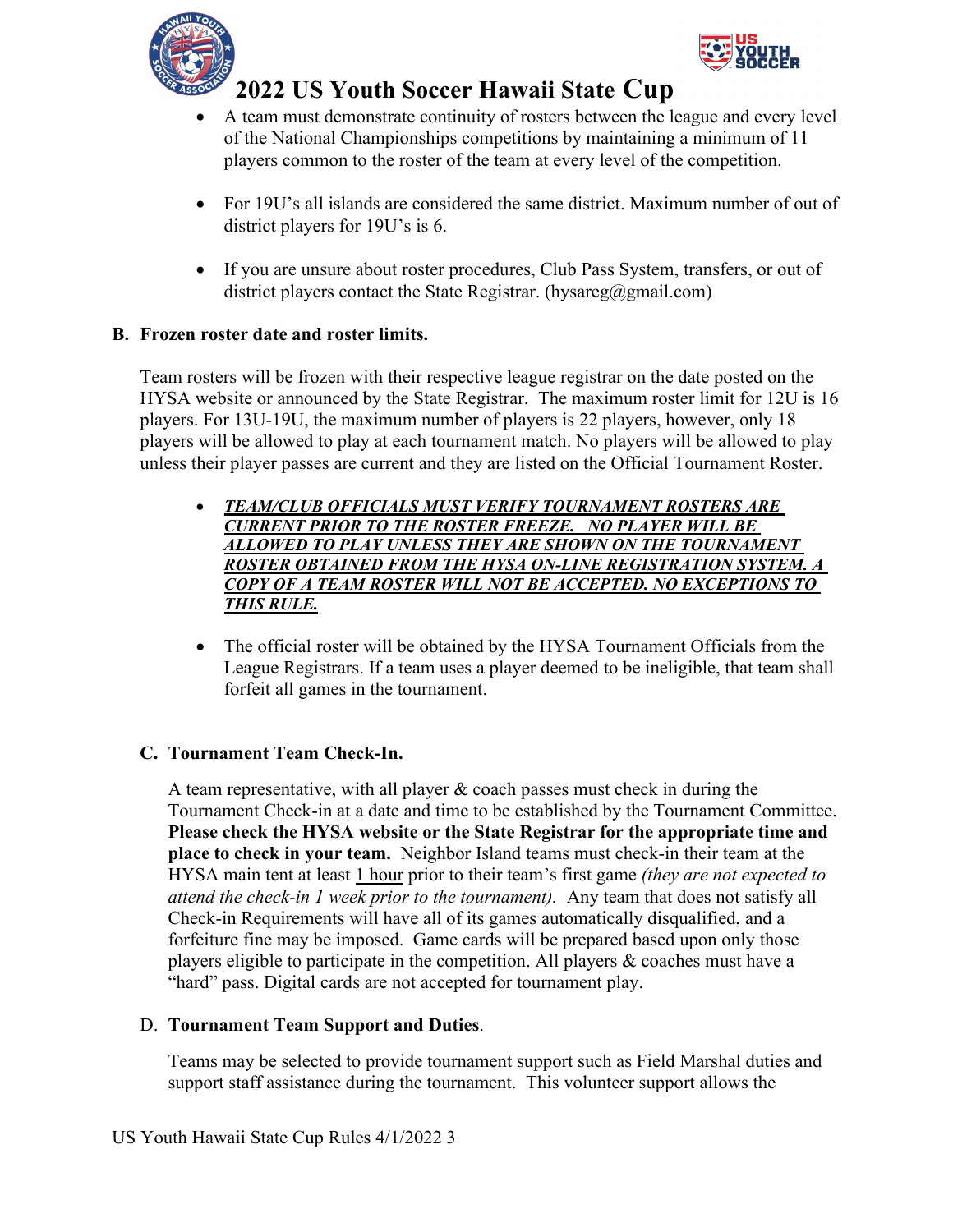



tournament to be organized and operate efficiently. Team coaches and staff will be contacted by the Tournament Committee prior to the start of the tournament.

*NOTE: The entry fee does not cover all the areas needed to operate the tournament, therefore, manpower is required to assist in the operations.*

#### **E. Coaches on Roster Limits.**

Teams may roster up to 10 coaches/managers on their roster. This must be done by having the appropriate club or league registrar add coaches to the roster in the Affinity registration system. ONLY the coaches listed on the official printed roster from the league registration records will be eligible to coach. Pre-Printed game cards will be prepared with up to 10 coaches on the frozen roster. AT GAME TIME, the team must declare which 4 coaches will remain on the sideline in the technical area for the duration of that game. All other coaches will be lined off the official game sheet by the referee. DOCs and Technical Directors should be added to each team and are counted as part of the 10 coaches listed and will count as part of the 4 coaches allowed in the technical area.

All coaches must be Risk Management cleared and have a VALID HYSA Membership card properly displayed during each match.

### **3. TOURNAMENT FORMAT:**

#### **A. Divisions by Age Group and Gender.**

Tournament Divisions will be organized by age group and gender: 12U Boys & Girls, 13U Boys & Girls, 14U Boys & Girls, 15U Boys & Girls, 16U Boys & Girls, 17U Boys & Girls, 18U Boys & Girls, 19U Boys & Girls.

#### **B. Format Determination.**

The tournament will be played in accordance with the respective format as determined by the HYSA Board of Directors in conjunction with the Tournament Committee based on the number of entries to maintain the integrity of the tournament. References to Tournament Director shall mean "Tournament Director or their designee."

#### **C.Blind Draw.**

Teams will be placed into pools by means of a blind draw. This draw will be conducted at a HYSA Board of Directors meeting or at another meeting so designated by the HYSA Tournament Committee.

#### **D.Forfeiture Rule.**

Teams winning by forfeit shall receive a score of 4-0. Teams forfeiting shall receive a score of 0-4. Teams who forfeit one game forfeit all games on their schedule, including all games already played. Scores of previous games will all be changed to 4-0 wins for all teams playing a team that forfeits any game. Teams forfeiting any games are subject to fines and disciplinary action at their league level.

Forfeiture fines assessed will be \$300.00 per team. Disciplinary action may include coach suspension and team placed in bad standing.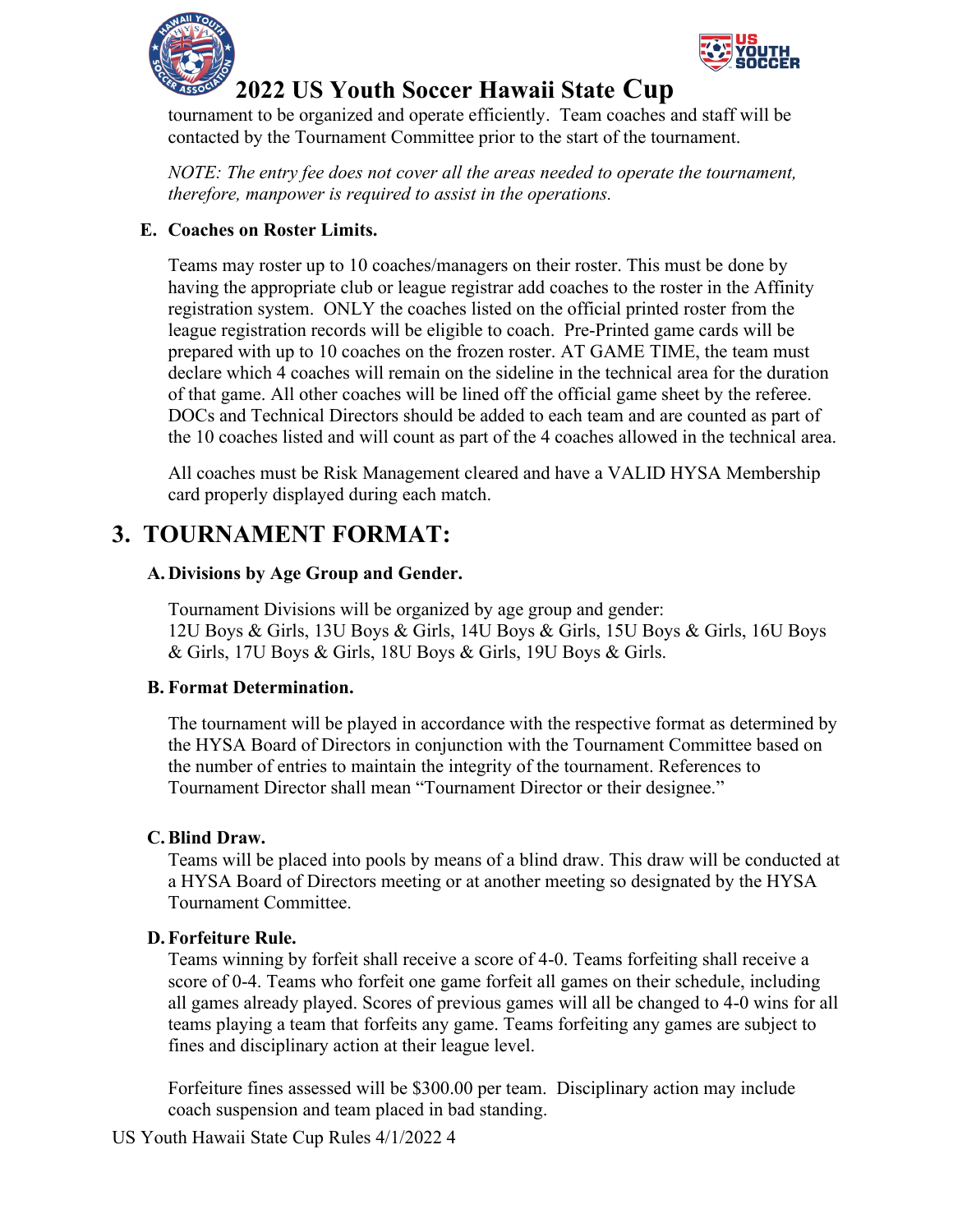



#### **E. Ties During Pool Play.**

Ties stand during pool play with three teams or more.

If there are only two teams in a division, the teams will play each other twice. The winner will be decided by aggregate. If the teams are tied after the second game's regulation time the game will continue with the respective age-group overtime rules.

*\* aggregate goals means the total goals count from teams that play each other twice, home & away. The team that scores the most goals over two matches will be declared the champion.*

#### **F. Ties During Semi-finals and Finals.**

Semi-finals and finals, tied at the end of regulation will proceed to two overtime periods and FIFA "Kicks from the Mark" if necessary. Overtime periods will be played in their entirety. Only the players on the field at the end of the game will be eligible to participate in the penalty kick shoot-out.

**G. Point System.** Points will be awarded as follows:

#### **Win = 45 points Tie = 15 points Loss = 0 points, Goals = 1 point per goal (4 maximum) Shutout = 1 point (no shutout points awarded for 0-0 ties)**

- o For age-groups with one pool; the team with the most points wins.
- o For age-groups with more than one pool;
- o The pool winner will be determined by the total number of points awarded.
- o Pool winners advance to the semi-finals or finals.

#### **H. TIE BREAKER RULES (applies to pool play only):**

- 1) Scores & standings will be posted daily within a reasonable time after games have been played. Coaches are responsible for monitoring the possibility of a shootout (rule 2.d. below) if total points and tiebreakers a, b,  $\&$  c do not break a pool play tie. Coaches should have their team prepared for a shootout if they are in this situation after the last pool play game in their bracket; within 60 minutes of the end of the determining match.
- 2) The pool winner will be determined based on the following Tie Breakers Rules.

Tie Breakers will apply in the following order.

- a) Head-to-head results (used only if two teams are tied in total points)
- b) Cumulative goal differential between goals scored and goals allowed. Maximum differential allowed is four (4) goals per game.
- c) Least goals allowed.
- d) Kicks from the penalty mark per FIFA rules. If a shoot out is necessary it will follow the last pool play game and/or within 60 minutes of the determining match. After scores are reported to the tournament staff they will post the scores and determine if a shootout is necessary. If so they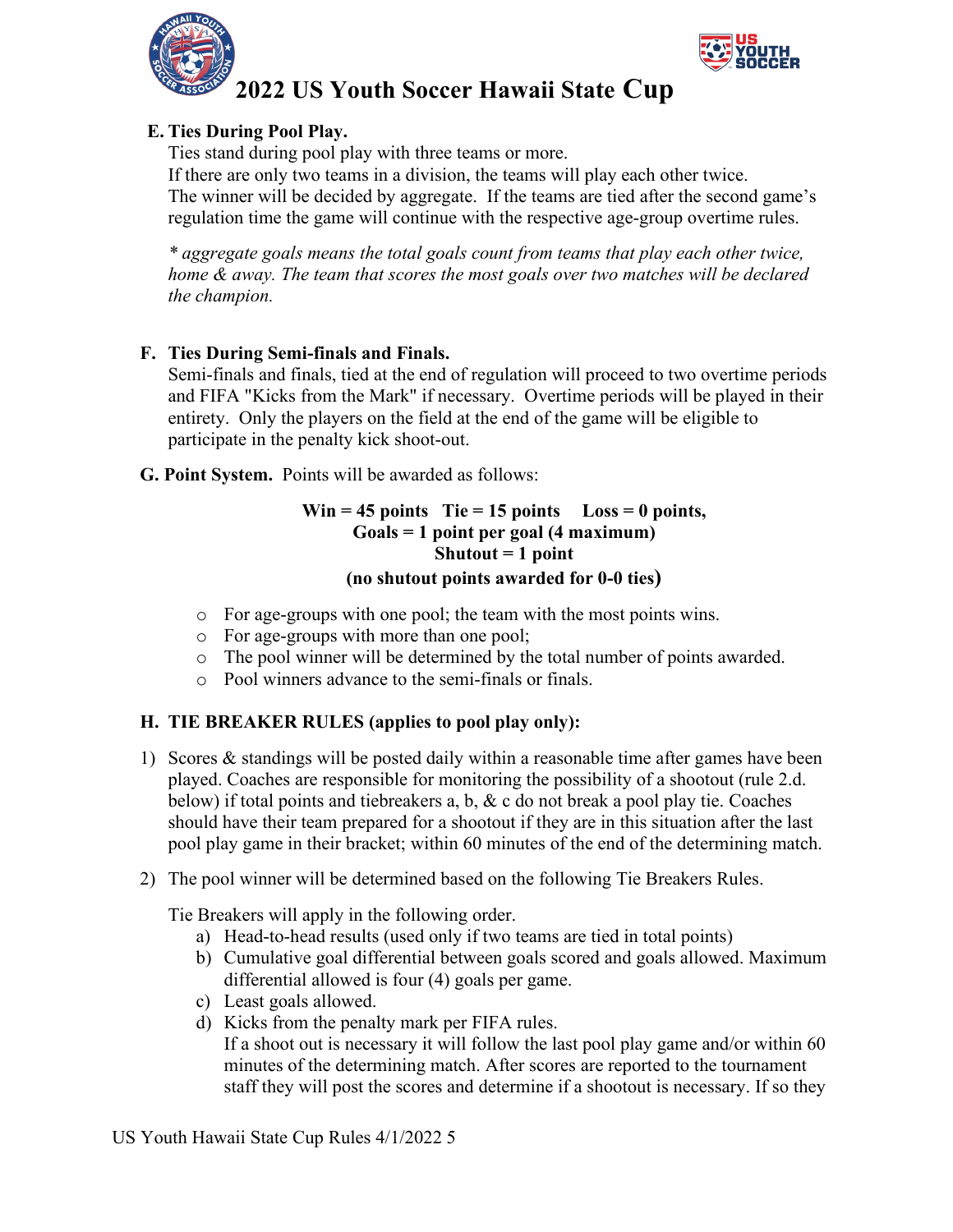



will request the referees to conduct the shootout. The shootout will be as soon as it is possible based on field availability.

For pool tiebreaker shootouts, coaches can select any legally rostered players to participate in the shoot out (for championship round shootouts players on field at the end of game will shootout using FIFA shootout rules)

- 3) Tie Breakers are used in order from a) to d) until the tie is broken. Once a Tie Breaker is considered and the tie is not broken it will not be used again.
- 4) If more than two teams have the same number of points at the conclusion of pool play, Tie Breaker a) is eliminated and Tie Breakers b), c), and d) will be used in that order to determine which team or teams advance. Whenever one or more teams are eliminated, the advancing teams will go through the Tie Breaker procedure starting again at Tie Breaker b). However, if only two teams advance, the Tie Breaker procedure will start at Tie Breaker a). This process will continue until only one team advances.
- 5) For 3-team pools; if at the conclusion of pool play all teams are tied in points, and remain tied after above tie breaker rules are followed; there will be a FIFA Kicks from the Penalty Mark (shootout). For 3-team pool tiebreaker shootouts, coaches can select any legally rostered players to participate in the shoot out. There will be a drawing before the shootout. The team pulling the "one" position will shootout with the team pulling the "two" position. The winner of this shootout will then have a shootout with the team pulling the "three" position. The winner of this shootout will be declared the champion and the loser will be deemed  $2<sup>nd</sup>$  place.

#### **I. Substitution Rule**

- 1) For the 12U-14U age groups, unlimited substitutions shall be allowed.
- 2) For all other age groups, a maximum of 7 substitutions for each team shall be allowed in each game during each half of play and during overtime play. After leaving the game during a half of play, the substituted player may not re-enter the game during that same half of play. After leaving the game during overtime play, the substituted player may not re-enter the game. (Refer to USYS National Championship Rule 242 PLAYING RULES, Section 3.)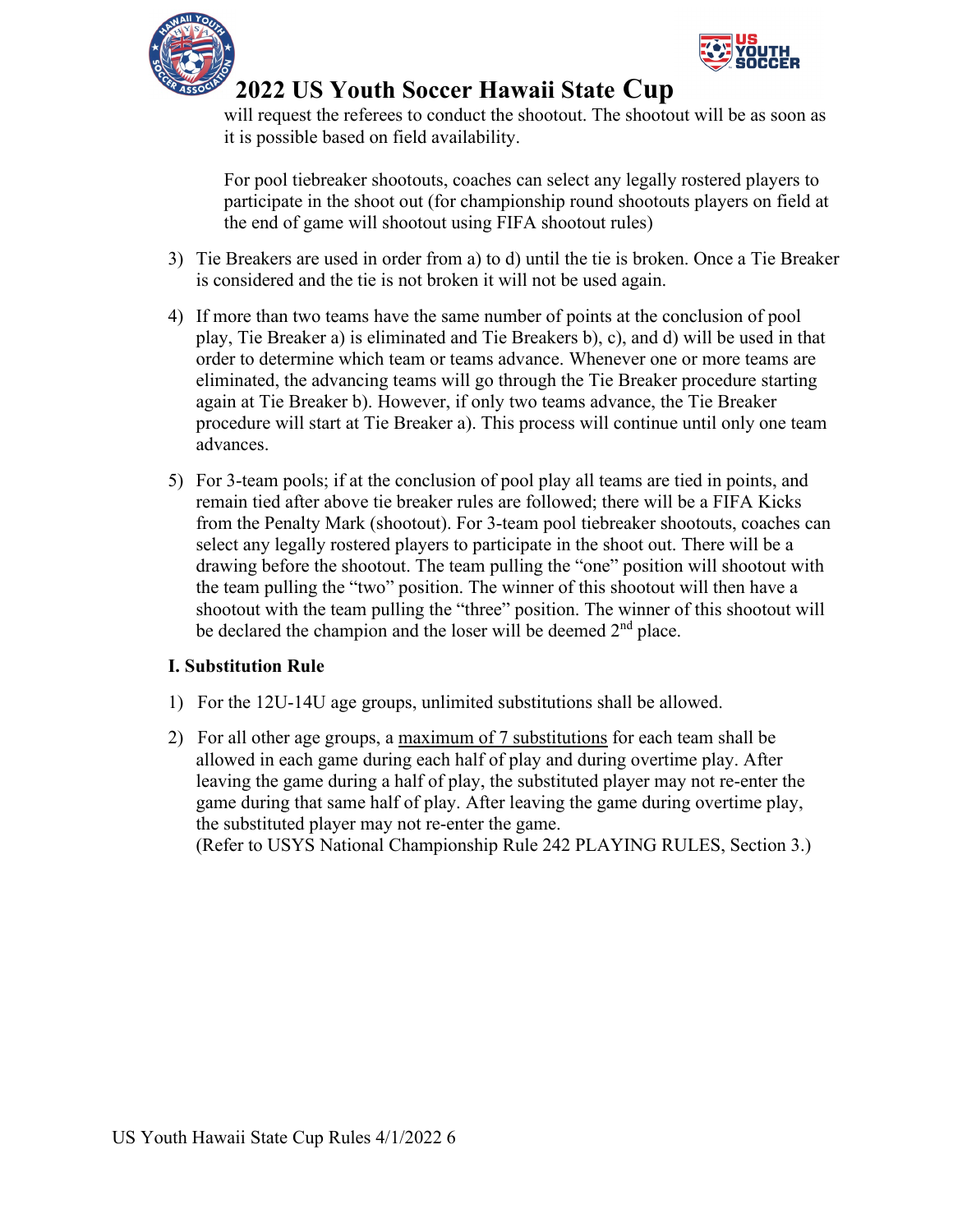



### **4. RULES OF PLAY:**

#### **A. Game length, Overtime, Ball Size.**

The rules of play shall be the "Laws of the Game" as published by FIFA, US Youth Soccer Rules, HYSA Rules, and the tournament rules stated herein.

| Age Group  | Game Length    | Overtime Periods | Size |
|------------|----------------|------------------|------|
| 19 & Under | Two 45' halves | Two 15' halves   | #5   |
| 18 & Under | Two 45' halves | Two 15' halves   | #5   |
| 17 & Under | Two 45' halves | Two 15' halves   | #5   |
| 16 & Under | Two 40' halves | Two 15' halves   | #5   |
| 15 & Under | Two 40' halves | Two 15' halves   | #5   |
| 14 & Under | Two 35' halves | Two 10' halves   | #5   |
| 13 & Under | Two 35' halves | Two 10' halves   | #5   |
| 12 & Under | Two 30' halves | Two 10' halves   | #4   |

#### **B. Game ball.**

The game ball will be provided by the Tournament. However, if a game ball is not provided by tournament officials the home team will provide the game ball. The home team is the first team listed on the schedule.

#### **C. Sideline Management and coach responsibility.**

Both teams will occupy the same side of the field. A maximum of four team personnel (ie coaches, managers, or trainers) per team will be permitted on the team side during the game. Each Coach, manager, or trainer must be listed on the team roster and must have their pass prominently displayed during the entire game. (Recommend a lanyard or clip) Spectators will sit on the opposite side of the field. No alcoholic beverages will be consumed or allowed near the playing area. No Smoking will be allowed near the playing area.

#### **D. UNIFORMS**

Each team must have two (2) uniform sets (one light color and one dark color) at each match during the event.

The home team is required to wear their light (white/preferred) color jersey and light color socks. The away team is required to wear their dark color jersey and dark color socks.

If, in the opinion of the Referee, there is a color conflict, the team causing the conflict must change

*Note: All players on the sideline are required to wear a piney to differentiate them from field players, this includes active and inactive players. Inactive players should not be in uniform.*

#### **E. Team disqualification.**

The Tournament Director may disqualify any team, at any point in the tournament, if the team refuses to abide by the tournament rules. Any situation or subject not covered by the rules and regulations of the tournament will be decided on by the Tournament Director.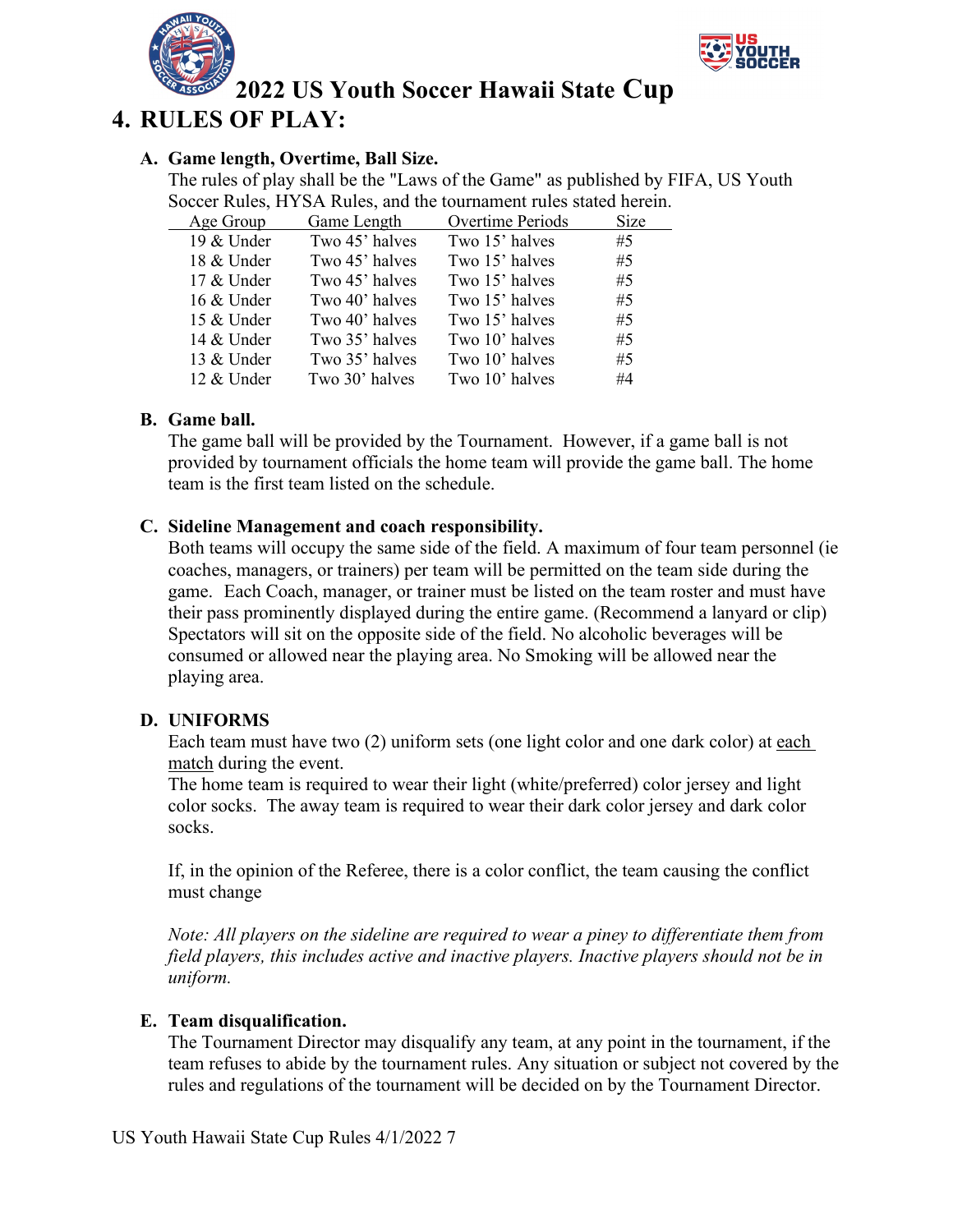



The disqualification of a team may result in a forfeit, depending on the variables involved as decided by the Tournament Committee in order to maintain the integrity of the tournament. Disqualification of a team may also result in disciplinary actions of the team and/or Club, it's directors, coaches, or any team officials. This includes fines and suspensions.

### **F. Heading.**

Deliberate heading of the ball is not allowed in 12U Divisions & Below. If a player deliberately heads the ball in a game, an indirect free kick should be awarded to the opposing team from the spot of the offense. If the ball accidently hits a player's head, the referee will assess the force of the impact and can either continue play or stop the play to check on the player. If play is stopped, then the ensuing restart is via a drop ball in accordance with Law 8.

### **5. DISCIPLINARY PROCEDURES/AUTHORITY:**

A. All disciplinary rulings will be made by the Tournament Committee. The Tournament Committee shall act on all disciplinary matters and shall have discretionary powers in determining disciplinary action applied to team personnel and players. Game suspensions listed below are to be regarded as the minimum for the charged offenses.

Depending on the findings of the Tournament Committee, penalties may be adjusted in accordance to the gravity of the infringements.

- 1) Referee send-off reports are reviewed by members of the Tournament Committee.
- 2) Tournament Committee assesses appropriate penalties based on published minimum guidelines.
- 3) Tournament Committee findings are recorded at the main tent.
- 4) **No appeals are allowed if suspensions are within the published minimum guidelines**.
- 5) Coaches/Players will be notified as soon as possible of extended penalties. The Tournament Committee will notify the Club/Team representative, whose responsibility it is to notify the player or coach.
- 6) Tournament Protest & Appeals Committee will hear appeals. The P&A Committee will be chaired by the Tournament Director. (See Protest & Appeals section)
- B. Infringement and Laws of the Game. When sent off the field of play and shown the red card for infringement of the "laws of the game", players and substitutes shall be disciplined by further game suspensions as follows:
	- 1) Serious Foul Play
	- S1-Serious Foul Play,
	- S4-Denies opportunity by handball,
	- S5-Denies opportunity by FK/PK offense.

Examples include, but are not necessarily limited to, intentionally impeding an opponent, denying an obvious goal-scoring opportunity, denying an obvious goal-scoring opportunity by handling the ball.

#### **Result for all age groups: Suspend for a minimum of one (1) game.**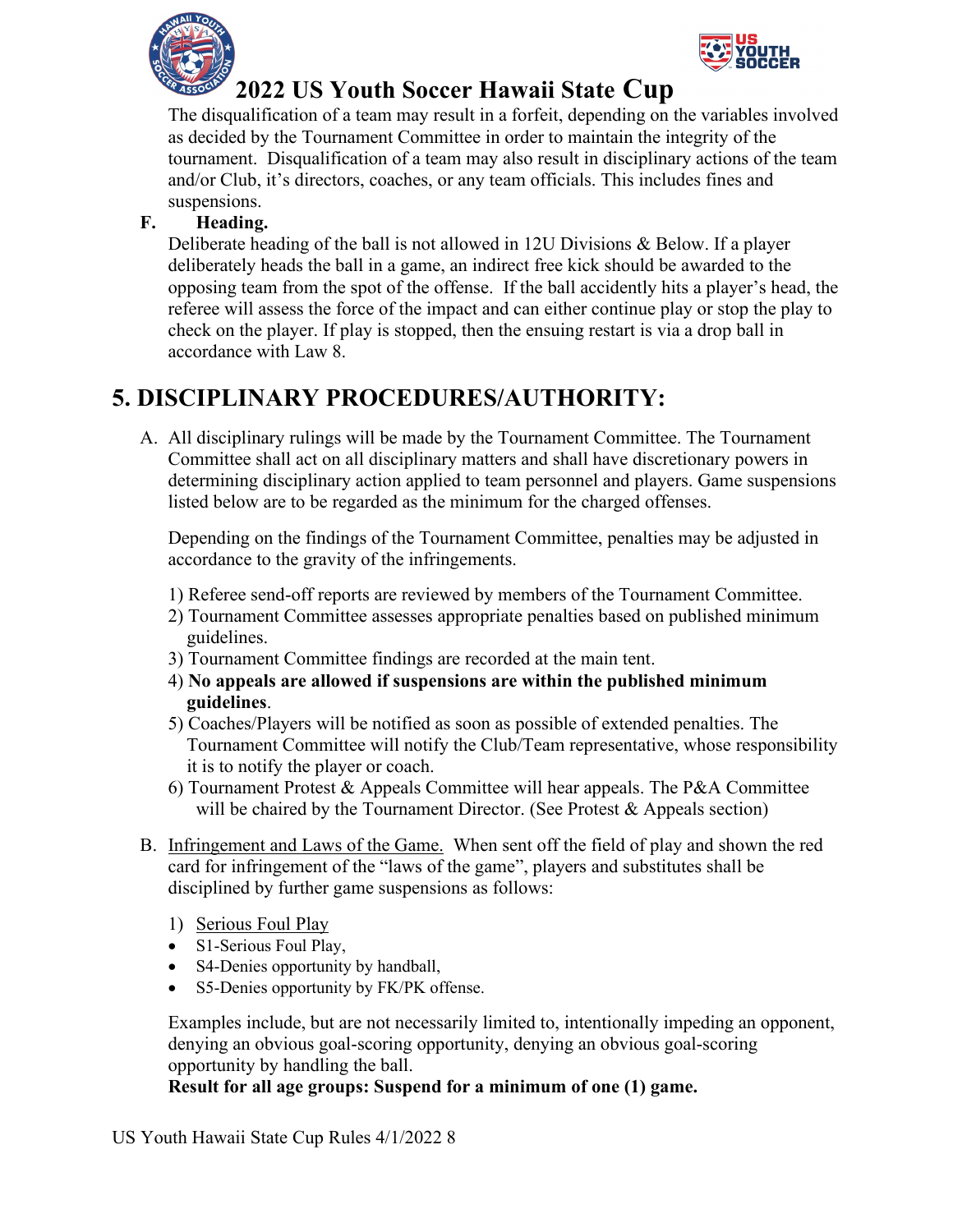



Examples include, but are not necessarily limited to, tripping, holding, unlawfully charging or pushing an opponent denying an obvious goal-scoring opportunity; intentionally tripping, holding, pushing, unlawfully charging or tackling an opponent from behind or charging in a dangerous and violent manner.

#### **Result for all age groups: Suspend for a minimum of one (1) game.**

- **2)** Foul and Abusive Language
	- S6-Offensive, insulting or abusive language

Examples include, but are not limited to, words uttered in frustration and, in the referee's opinion, loud enough to be heard outside the field of play. **Result for all age groups: Suspend for a minimum of one (1) game.**

Examples include, but are not limited to, words or actions directed towards any person. **Result for all age groups: Suspend for a minimum of one (1) game.**

- 3) Second Cautionable Offense
	- S7-Second caution in same match

Defined as: Second yellow card after a previous yellow card in same game. **Result for all age groups: Suspend for a minimum of one (1) game.**

- 4) Violent Conduct
	- S2-Violent Conduct
	- S3-Spits at opponent or other person

Examples include, but are not necessarily limited to, spitting, or other unseemly act, on or at another person; striking or attempting to strike another player, team official or spectator, unlawfully entering the field of play during an altercation. **Result for all age groups: Suspend for a minimum of two (2) games.**

Pushing in an act of aggression, striking or attempting to strike a referee, linesperson, fourth official, field marshal or tournament personnel.

#### **Result for all age groups: Suspend for a minimum of one (1) year and review by the HYSA Board of Directors regarding further disciplinary action.**

5) Dissent.

Any player, substitute or team official who refuses the referee's request for their name, or gives a false name, while the referee is gathering data to report on an infringement of the "laws of the game" involving them, shall have one (1) game added to the suspension that would normally be levied by the Tournament Committee.

In specific situations, the Tournament Committee may place an individual on probation, in addition to the suspension. The probationary period is to be served immediately following the suspension period and is intended to monitor an individual's degree of reformation. Should an individual on probation be sent off the field of play or shown the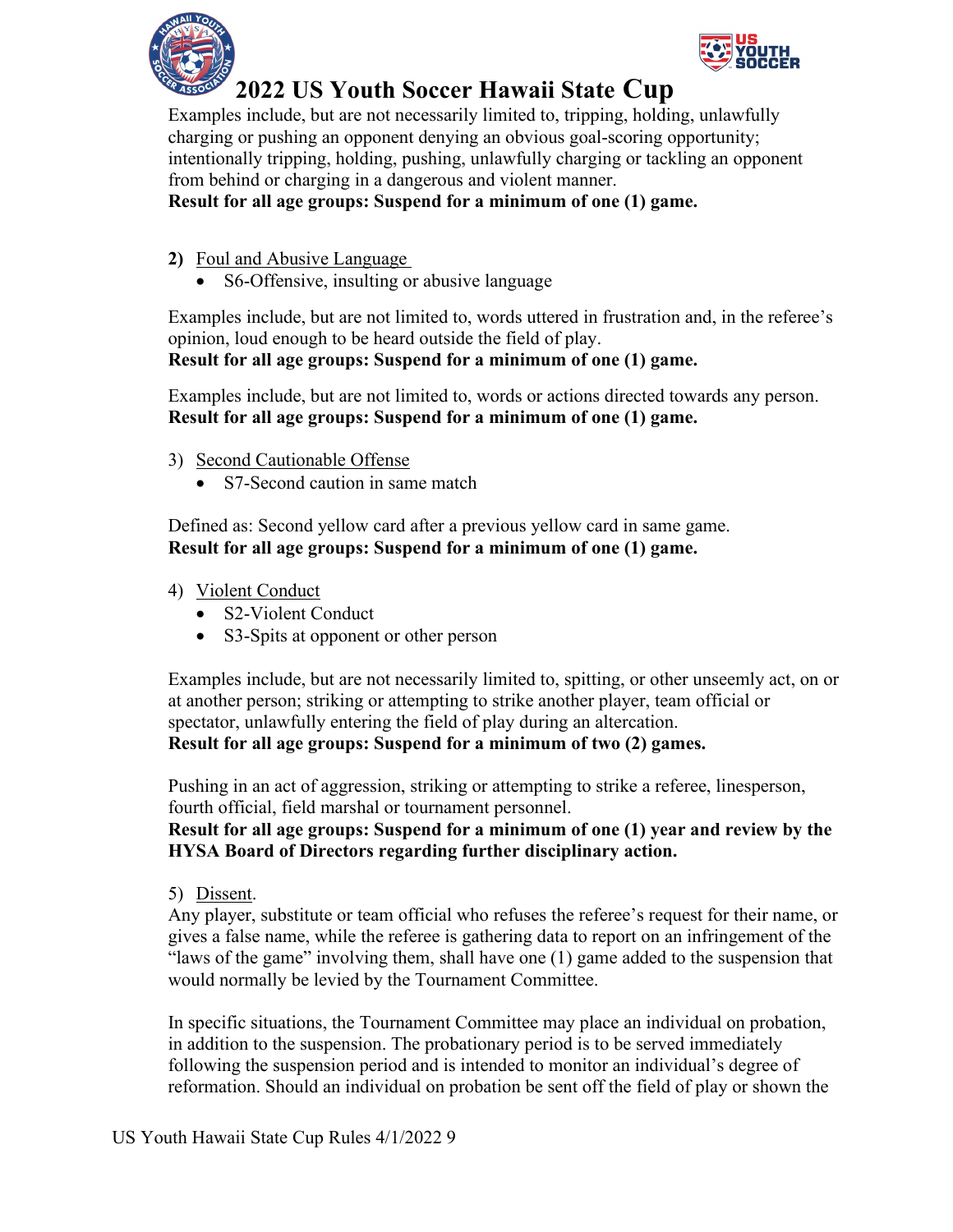



red card during the probationary period, the original suspension and probation shall be reapplied and no appeal will be heard.

- 6) Head Coaches, Assistant Coaches, or Team Officials sent off the field of play for infringement of the "laws of the game" shall have one (1) game added to the suspension that would normally be levied against a player for a similar infringement.
- 7) Players ejected from a match may continue to sit in the technical/bench area unless removed by the referee for inappropriate behavior once they have been sent to the bench. Team personnel dismissed must leave the vicinity of the field before the match will be restarted. Coaches serving a disciplinary suspension may attend team activities during the suspension as a spectator only. No communication with players or team management is permitted during the suspended match(s). Any violations will result in additional disciplinary action being taken by the Tournament Committee, including but not limited to additional suspensions and/or recommendations to the state/league/club.

#### 8) Carry Over Coach/Team Official suspension description

A coach or team official who coaches multiple teams shall serve their suspension with the team they received their suspension with. The coach/team official will serve the suspension in the next US Youth State Cup, or regional tournament (of the qualifying team) that they coach. If the coach/team official received the suspension in their last match of the tournament; the suspension will be applied in the next US Youth State Cup, or regional tournament. This disciplinary ruling is to remain continuous until the suspension is served. The coach may continue to coach other teams they are rostered to unless the offense was of an egregious nature.

#### 9) Suspension – Carryover

If any player, coach or team official has unserved game suspensions at the conclusion of the State tournament, the suspension shall be carried over to Regional and/or National Championships. Likewise, unserved suspensions during Regional or National Competitions will be carried over to the next State Cup. League or State sanctions will only be applied at the State, Region or National level of the National Championships Series if the suspension is 6 or more games and/or 3 or more months, and was reported to the tournament committee by the appropriate officials.

#### **C. Spectator Behavior.**

1) Game Behavior. During games, any individuals who may be reasonably construed as being associated with a team, such as relatives and spectators, are also subject to the jurisdiction and authority of HYSA. Any coach or team official shall be responsible for the actions of any individual at any game who, in the opinion of the referee, is a supporter of that team.

2) Tournament Behavior. At any time during the tournament, individuals who may be reasonably construed as being associated with a team, such as relatives and spectators, are also subject to the jurisdiction and authority of HYSA. Any coach or team official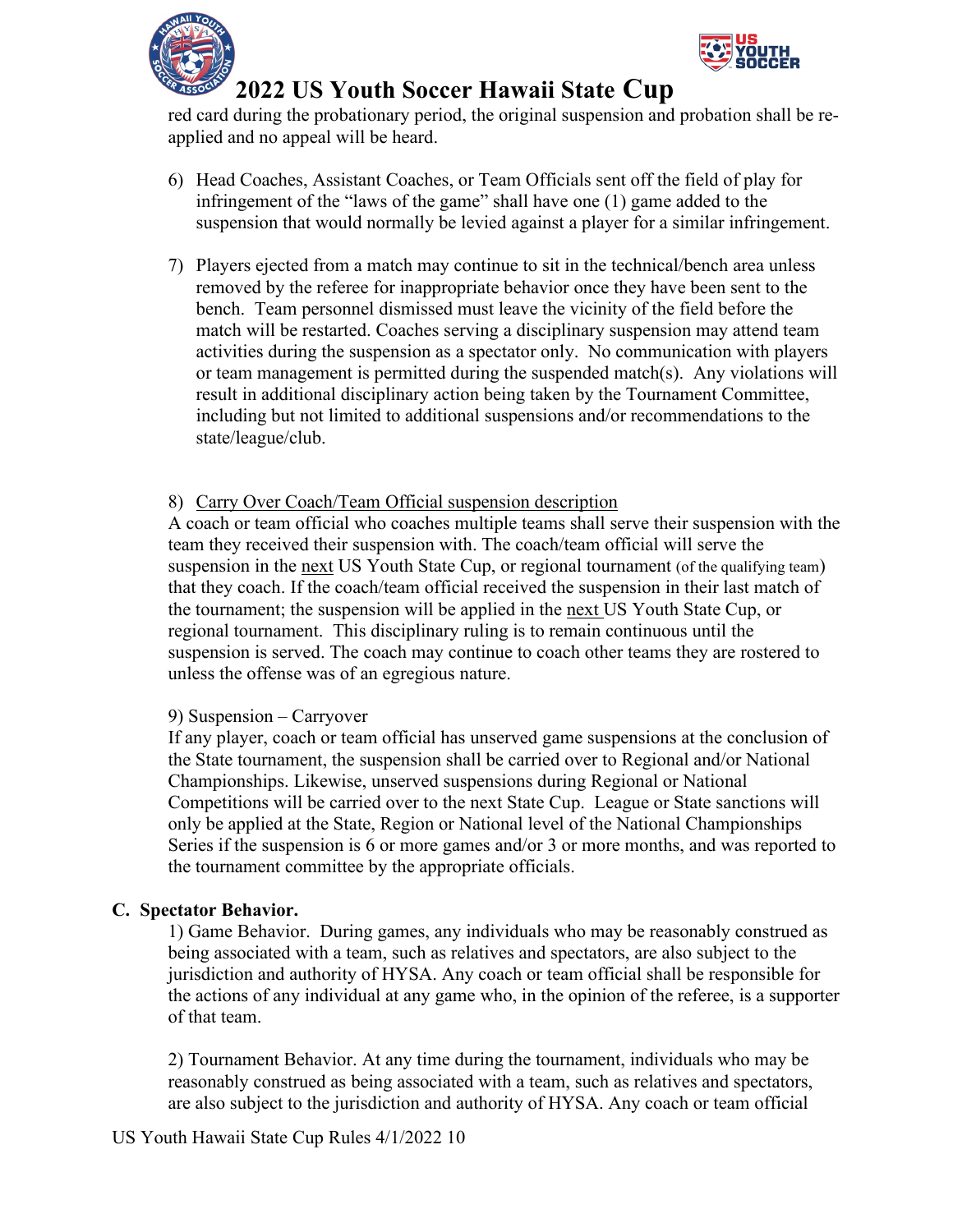



shall be responsible for the actions of any individual at any game who, in the opinion of the referee, is a supporter of that team.

#### **D. Ruling Procedures.**

The Tournament Committee will make a disciplinary ruling immediately upon receiving the report of the game official. Disciplinary rulings will be based on the written report of the game officials. The Tournament Committee may also obtain oral information, as needed, from the game officials. The Tournament Director may also obtain additional oral and /or written information from other participants, including players, coaches, and spectators.

- 1) The team representative of the team involved should contact the Tournament Committee immediately after the game (*within 30 minutes*) to obtain the disciplinary ruling.
- 2) The disciplinary ruling will stand unless the team involved files a written appeal to the Protest and Appeals Committee within 60 minutes of receiving the ruling. The appeal must follow the tournament Protest and Appeals Procedures. Minimum penalties cannot be appealed. Penalties more than the minimum may be appealed.

### **6. PROTEST & APPEALS PROCEDURES:**

A. A plea of ignorance to the Rules and Regulations of the tournament, HYSA, and/or US Youth Soccer is not sufficient grounds for a protest or appeal.

#### **B. Judgment calls of officials cannot be protested.**

- C. Any protest relating to the grounds, goal posts, bars, or other appurtenances of the game shall be entertained only if a written objection has been lodged with the referee, the opposing coach, and the Tournament Director prior to the start of the game.
- D. To be valid and eligible for consideration, each protest must be orally lodged with the referee and with the opposing coach at the game site fifteen (15) minutes after the end of the game. Additionally, the protest regarding a game must also be filed in writing with the Tournament P&A Committee within one (1) hour after the completion of the game in question.
- E. All protests must be in writing and submitted to the Tournament Director within 1 hour after the game or within 1 hour after receiving a sanction; accompanied by a \$300.00 non-refundable fee in cash or a certified check made payable to HYSA. No personal checks.
	- 1. The protest or appeal must be filed in writing (5 copies) and shall include the full particulars on the grounds for which the protest or appeal was filed, including reference to the appropriate rule or regulation the protest or appeal is being made. The protest or appeal must also include in writing (5 copies) any information to be presented by witnesses.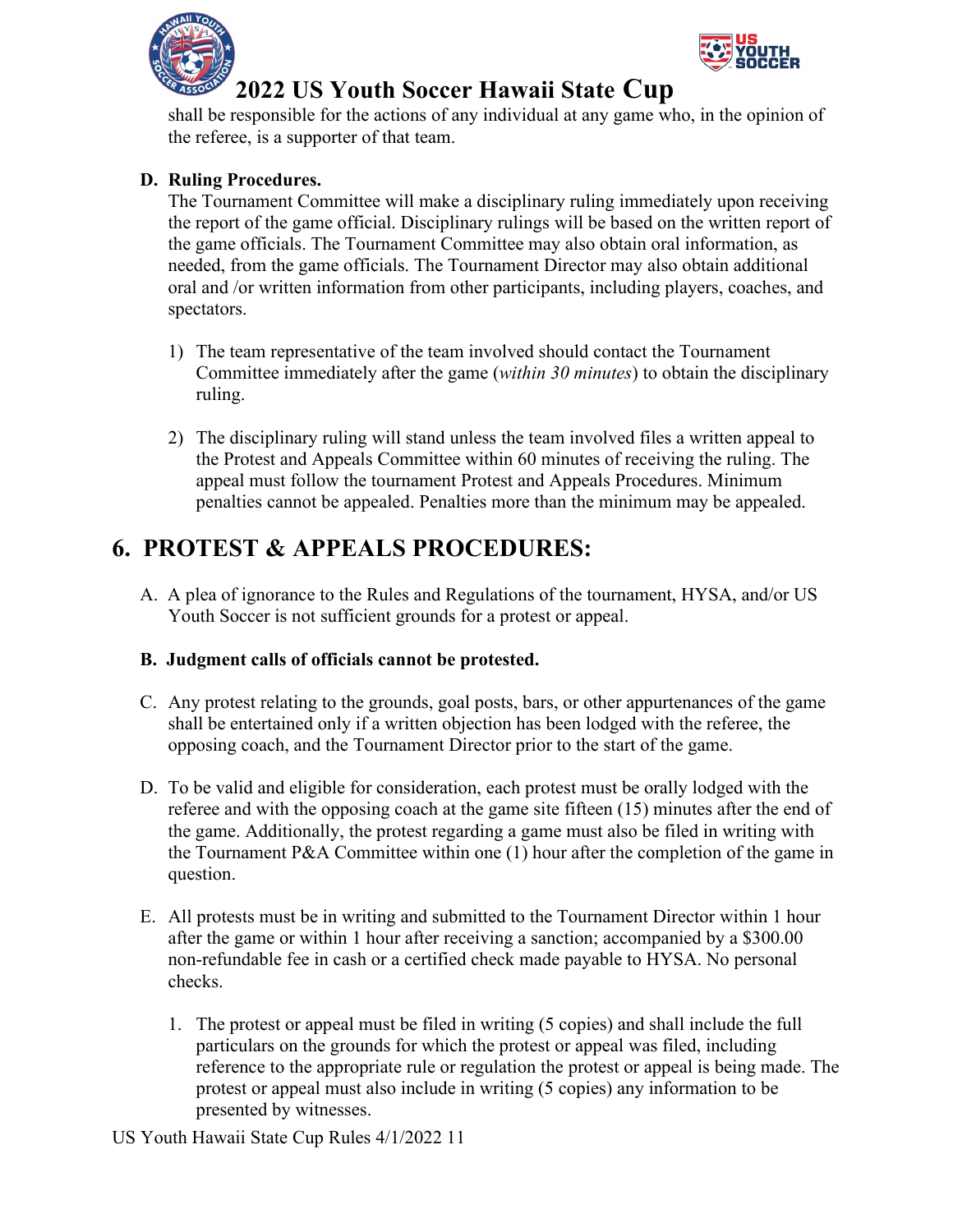



- 2. Upon receipt of the protest or appeal, the Tournament Director will notify the team against which the protest or appeal was made and shall send a copy of the protest or appeal and all particulars to that team. That team shall then have the right to defend its case, with or without witnesses, and shall be ready to present its case within 2 hours of being notified of the protest or appeal.
- 3. If the teams involved in the protest or appeal were selected to be part of the Protest and Appeals Committee, the team representative will be allowed to form a quorum, but not be allowed to vote in the proceedings.
- 4. The Tournament Director may also obtain additional oral and/or written information from other participants, including but not limited to referees, players, coaches, and spectators.
- F. The Protest & Appeals Committee shall be the Tournament Director, and one representative from each age/gender group entered in the tournament. The Tournament Director will not be a voting member.
	- 1. This committee will hear appeals of tournament sanctions and protests of other tournament issues that qualify as violations per Rule 3.5-3.10 of the HYSA Rules and Regulations.
	- 2. The members of the Protest and Appeals Committee will be selected by blind draw at the same time and location as the draw for the tournament pools. One team within each division, by age/gender groups, will be the team that supplies the representative. There will be only one representative from each age/gender group in the tournament. Names and phone contacts will be received by the tournament staff prior to the start of the tournament.
	- 3. The representative of the age/gender group involved in the protest/appeal will be allowed to establish quorum and participate, but will not be allowed to vote.
	- 4. Teams will provide the name and phone contact of the team representative during the Coach's Check-in and/or prior to the start of the tournament. Team representatives should be available in person at the field or available by phone during the tournament.
	- 5. The method of voting shall be as directed by the Tournament Director, i.e. show of hands, secret ballot, etc.
	- 6. If the voting committee members forming the quorum are an even number, the Tournament Director may vote as long as the protest or appeal does not involve or arise from the Tournament Director's decision. If the Tournament Director cannot vote due to a conflict, an appointed neutral designee will be made to participate and vote.
	- 7. A decision may be reached if a simple majority is available to hear the protest either in person or by phone. The Tournament Director will provide a written ruling within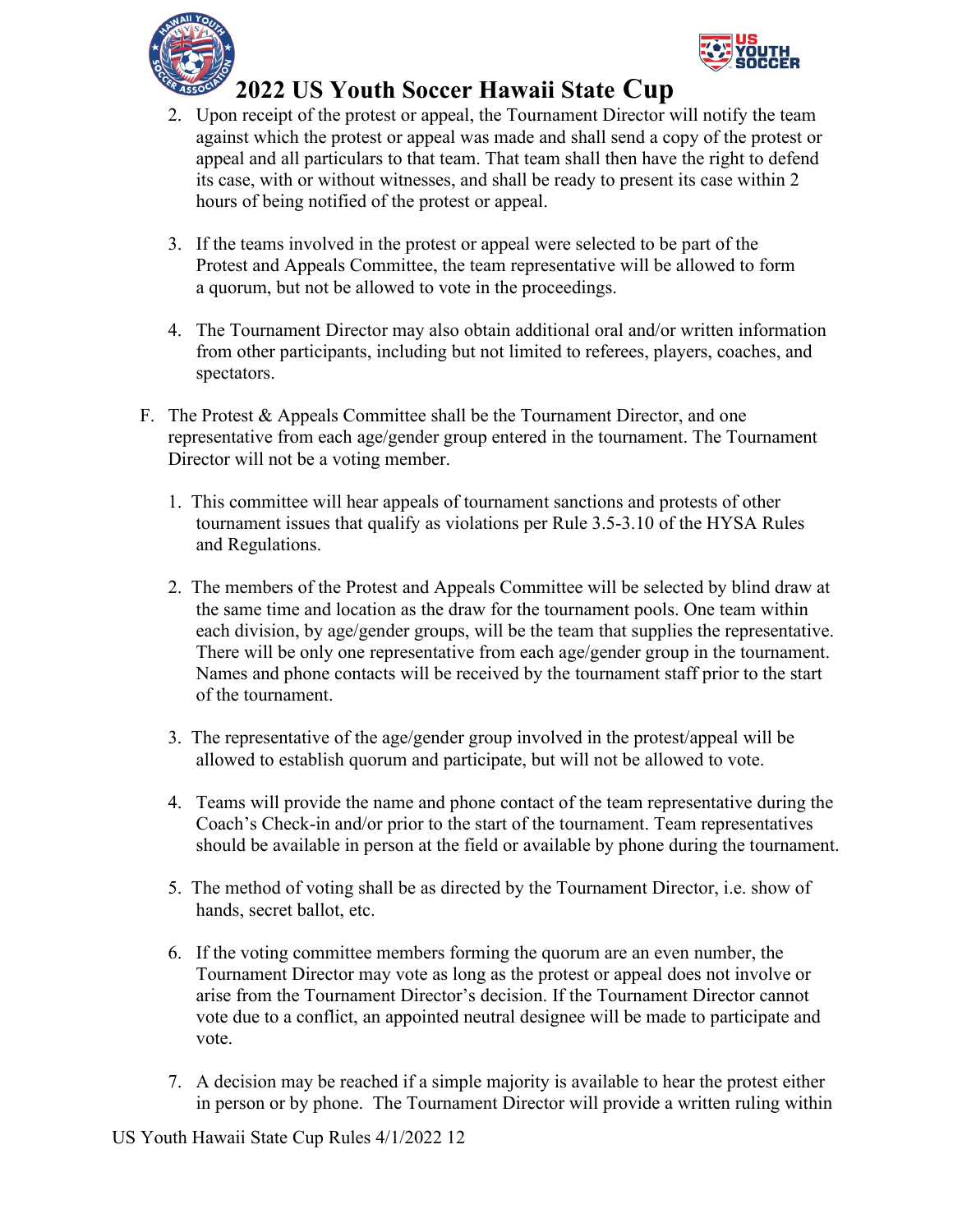

24 hours of the decision.

G. All decisions by the Protest & Appeals Committee will be final.

## **7. CIRCUMSTANCES BEYOND CONTROL:**

The Tournament cannot be held responsible for matters outside of its control. Weather or natural disasters may cause the cancellation of the tournament or portions of the tournament and prevent its continuation. Other circumstances or events may interfere with the orderly conduct of the tournament or with the enjoyment of the participants in the tournament. In the event that any such acts beyond control of the tournament requires the cancellation of the tournament or prevents its continuation, no tournament fees shall be refunded. Efforts will be made by the Tournament Committee to communicate these decisions based on the integrity of the tournament.

All questions relating to the qualifications of competitors, interpretation of the rules, or any other dispute or protest concerning the tournament competition shall be referred to the tournament Committee. All decisions of the Committee are final.

**The 30-30 Rule will be in effect** If the tournament officials detect or see lightning or thunder the games will be stopped for a minimum period of 30 minutes. Should there be lightning during the 30 minute stoppage then the 30 minute count will start again. (This is USSF Policy)

 If the stoppage goes beyond 45 minutes then the game is considered over and will not be restarted and the result will be determined as follows

- o If the game had at least reached half time then the score stands as is.
- o If the game had not reached half but one team was 3 or more goals ahead then the score stands as is
- o If the game had not reached half and there was less than a 3 goal difference then a Penalty Shootout will determine the winner and a 1-0 score will be recorded. Should either time, light or severe weather prevent the shootout from taking place, then the game will be declared a tie. If this occurs in a championship round then dual winners will be awarded.
- o If severe weather results in some games not being able to even start due to time constraints then the tournament committee will have full discretion over determining a result

#### **8. TOURNAMENT SUPPORT**

All teams must provide tournament support such as Field Marshal duty and assistance with tournament operations as determined by the tournament committee.

#### **9. TOURNAMENT CONTACT INFORMATION**

HYSA Website: www.hawaiisoccer.com